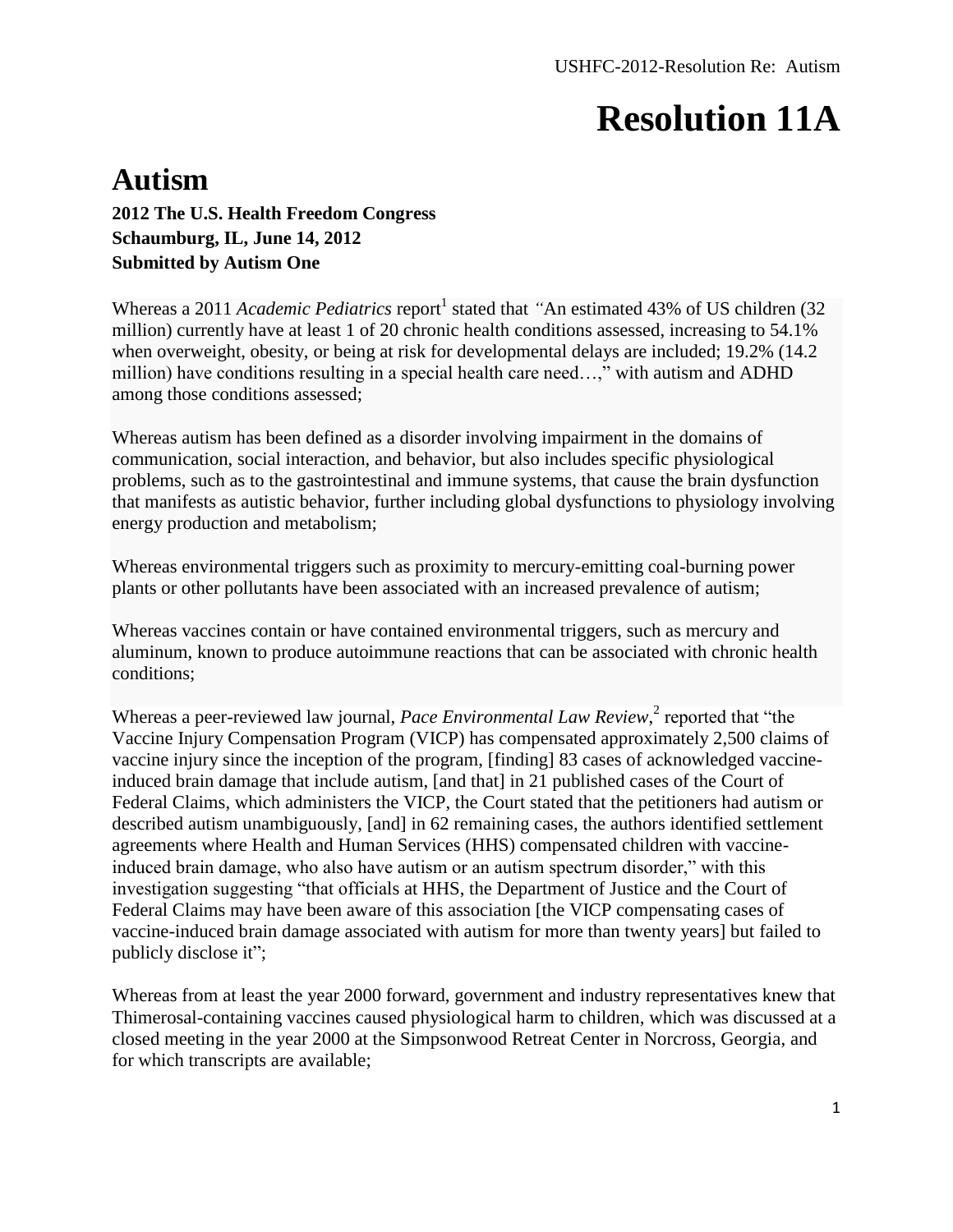Whereas, according to a 2012 MMWR publication reporting on children born in 2000 and assessed in 2008: "The Centers for Disease Control and Prevention (CDC) estimates that about 1 in 88 children has been identified with an autism spectrum disorder (ASD). CDC's estimate comes from the Autism and Developmental Disabilities Monitoring (ADDM) Network, which monitors the number of 8-year-old children with ASDs living in diverse communities throughout the United States. In 2007, CDC's ADDM Network first reported that about 1 in 150 children had an ASD (based on children who were 8 years old in 2002). Then, in 2009, the ADDM Network reported that 1 in 110 children had an ASD (based on children who were 8 years old in 2006). Most recently, the ADDM Network<sup>4</sup> reported that 1 in 88 children had an ASD (based on children who were 8 years old in 2008). This means that the estimated prevalence of ASDs increased 23% during 2006 to 2008 and 78% during 2002 to 2008," and [the CDC] "also found that almost five times as many boys were being identified with ASDs as girls (1 in 54 compared to 1 in 252)";

Whereas, according to a 2006 Harvard report,<sup>5</sup> "it can cost about \$3.2 million to take care of an autistic person over his or her lifetime," and "caring for all people with autism over their lifetimes costs an estimated \$35 billion per year";

Whereas Mark Blaxill, editor-at-large for the daily Internet newspaper *Age of Autism* and a director of SafeMinds, commented in 2010<sup>6</sup> on the FDA, a DHHS agency, allowing use of rotavirus vaccines despite their contamination with viral particles from pigs, with Blaxill's investigation finding an unprecedented vaccine "public-private partnership" between drug companies and DHHS's National Institutes of Health (NIH), where NIH researchers developed key technology underpinning cervical cancer vaccines; the technology was patented and licensed to pharmaceutical giants Merck and GlaxoSmithKline through the NIH Office of Technology Transfer (OTT), and when new products invented at NIH clear the regulatory hurdles at FDA and reach market, OTT shares in the profits and distributes them back to NIH and its staff inventors. Despite clinical trials lacking a true placebo, FDA approved it for use. The CDC's vaccine advisory committee then recommended Gardasil for universal use by girls. The FDA and CDC jointly conduct the surveillance to decide whether the NIH-invented Gardasil is safe once licensed. Dr. Julie Gerberding served as the Director of the CDC when it approved Gardasil. She is now the president of Merck Vaccines. According to Blaxill, this situation creates "an unprecedented web of conflict, one in which the same departments that are tasked with regulating the health and safety of medical products are also profiting from them." There have been hundreds of claims of injury or death from Gardasil. Gardasil vaccine injury claims were brought to the Court of Federal Claims, where vaccine injured petitioners are required to bring claims. Here, too, there are serious potential conflicts of interest as DHHS jointly administers the Vaccine Injury Compensation Program and is also the defendant against the claims of vaccine injury instead of the vaccine manufacturer Merck;

Whereas the cases of the Omnibus Autism Proceedings examining the culpability of Thimerosal and of the MMR vaccine were lost, precluding legal redress to vaccine-injured petitioners with autism through the prescribed Vaccine Injury Compensation Program; and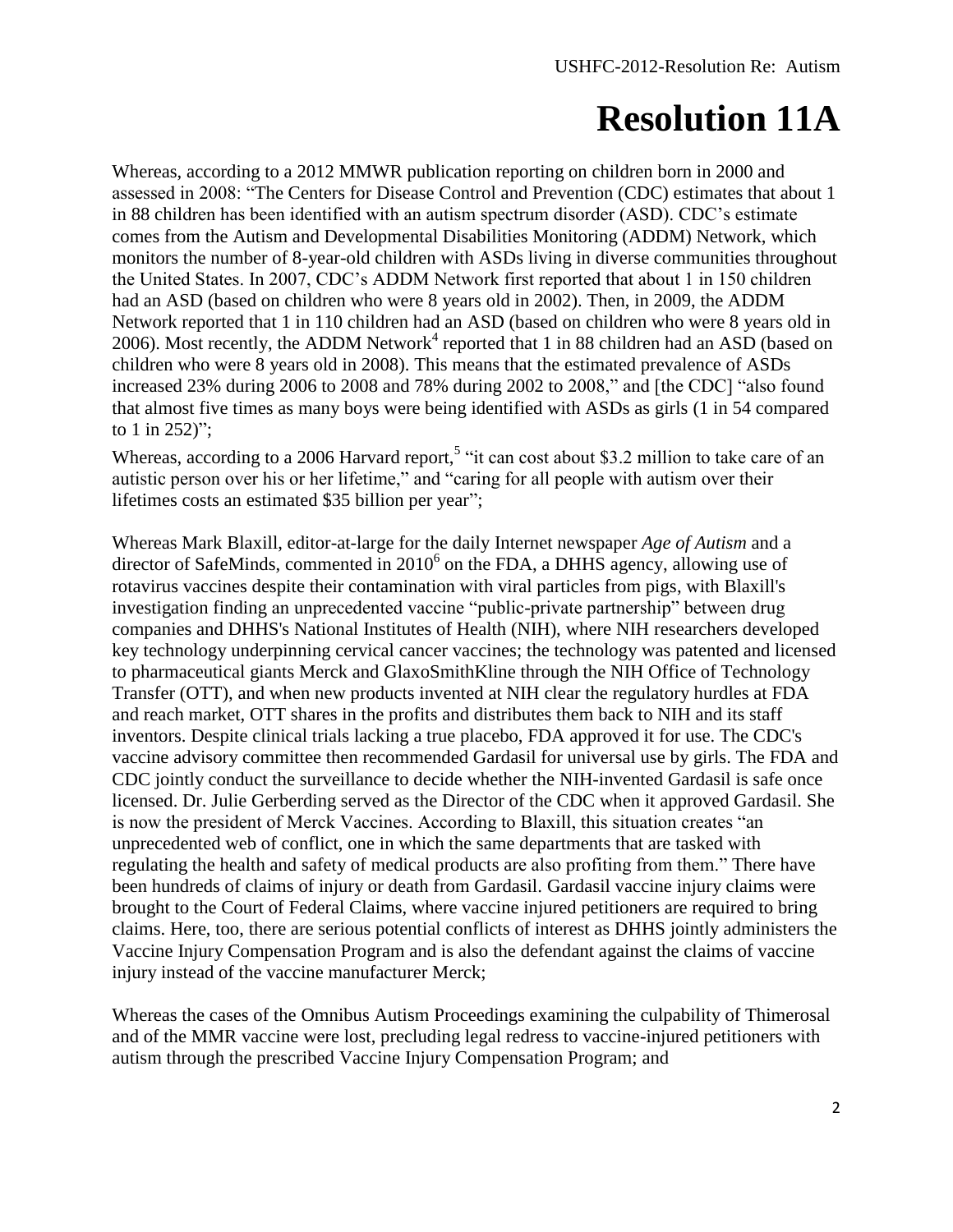Whereas by the decision of the Supreme Court in Bruesewitz v. Wyeth, concerning Hannah Bruesewitz, who developed catastrophic brain injury and a lifelong seizure disorder hours after a diphtheria-pertussis-tetanus vaccine, with no other only plausible explanation for the harm to Hannah, civil lawsuits for vaccine design defect resulting in autism were foreclosed (there is no courtroom in the country in which to obtain justice and compensation for years of care ahead), thus leaving vaccine-injured petitioners with autism no legal means of redress and leaving vaccine manufacturers freedom from quality control and liability;<sup>7</sup>

Whereas the health of American children is at an alarming low with autism rates at an alarming high, threatening the health, safety, and function of children and the viability of future generations, with federal agencies no closer to providing definitive answers and humane solutions to staunch the debacle to human health and economic resources;

**THEREFORE BE IT RESOLVED** that immediate implementation of effective measures to protect children from experiencing autism or harm from vaccines be supported and recommended including supporting and recommending:

The protection of the right to vaccination choice – a mainstay of health freedom and personal rights -- by parents for their minor children, or, in the case of a cognitively disabled individual, those under their guardianship, to include philosophical, religious, and medical exemptions, even in times of alleged national emergency, with vaccination choice allowed under any insurer (e.g., government-funded or private) and with vaccination to minors always requiring parental consent under all circumstances and for any vaccination category;

The holding of hearings and actions by the US Congress to amend the 1986 National Childhood Vaccine Injury Act to reinstate the right to sue for vaccine design defect in civil court, with vaccines being open to quality control standards, scrutiny (e.g., third party inspection), and liability as any other consumer product;

The thorough investigation of the Vaccine Injury Compensation Program by the US Congress including a medical investigation of compensated claims of vaccine injury;

Recommendation that the US Congress ensure that the Vaccine Injury Compensation Program operates as originally intended as a non-contentious and swift avenue of legal redress to families whose child has suffered collateral damage on behalf of what health departments deem as the need for herd immunity and the greater good;

That the US Congress, after investigation of the VICP, extends the statute of limitations on vaccine-injury claims from three years to the age of majority, allowing for advances in medical science;

That the Centers for Disease Control and Prevention immediately undertake a study of never-vaccinated children as compared with vaccinated children, with data made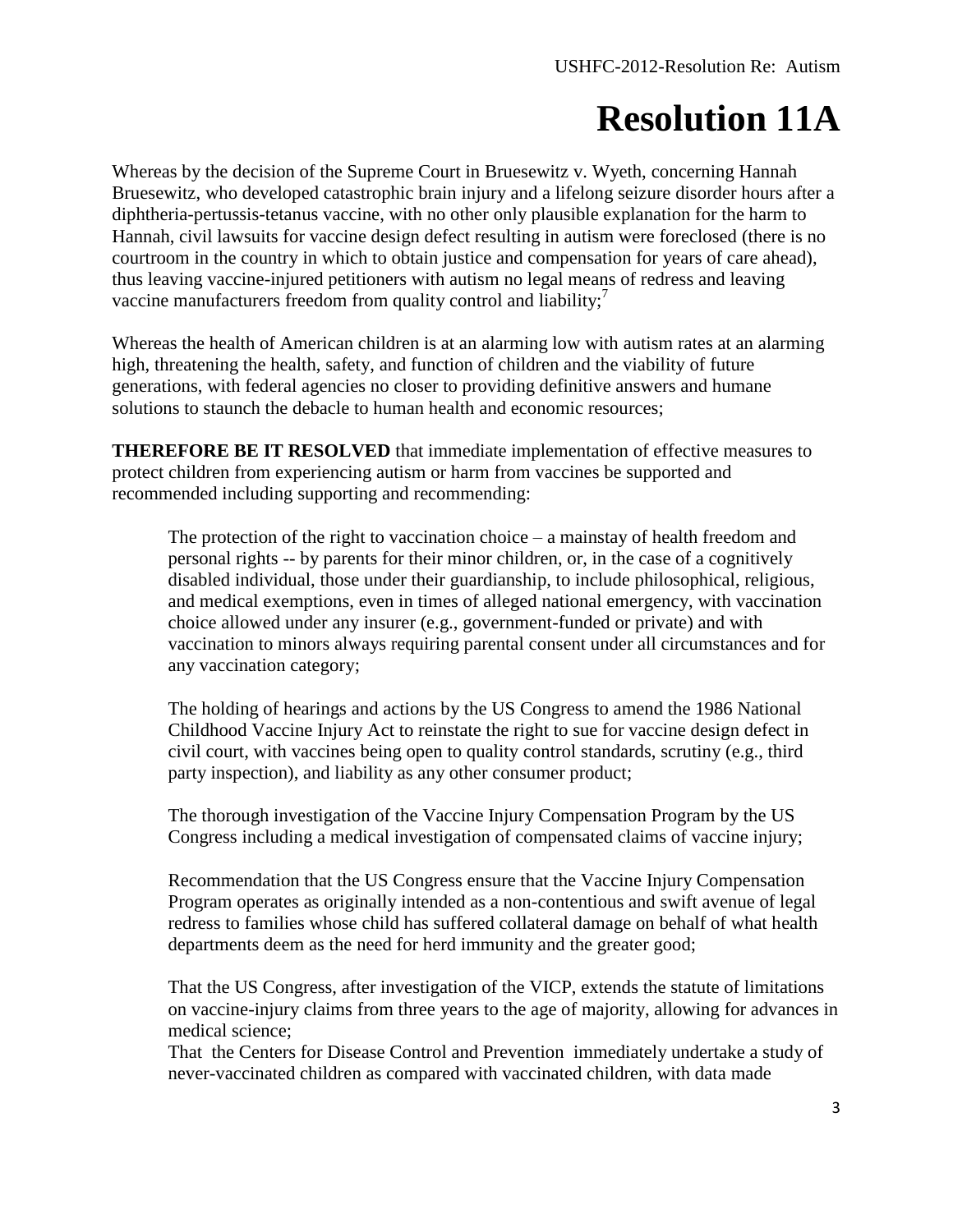accessible in real-time to third party independent investigators with no ties to pharmaceutical interests;

The immediate implementation of a moratorium on the use of mercury in influenza or any other vaccines possibly used for administration to children and women of childbearing age until the aforesaid study is completed;

Recommendation that the CDC rescind the recommendation for a hepatitis B shot at birth (or sooner than six months) for babies born to a mother who tests negative;

That the CDC recommend against the use of mercury-containing influenza shots for pregnant women or in the pediatric population;

That the American Academy of Pediatrics recommends to all members that children whose parents elect not to vaccinate should not be "fired" from any given pediatric practice;That the US Department of Health and Human Services overhaul the Interagency Autism Coordinating Committee (IACC) appointee roster so that no pharmaceutical interests are represented, either directly or indirectly, and neither by current or former financial or employment ties, so that honest research can go forward into the environmental triggers responsible for the autism epidemic, with corresponding and humane solutions for autism prevention and recovery.

#### **Bibliography**

- 1. Bethell C, Kogan M, Strickland B, Schor E, et al. A National and State Profile of Leading Health Problems and Health Care Quality for US Children: Key Insurance Disparities and Across-State Variations. Academic Pediatrics. 2011;11(3):S22-S33[. http://www.sciencedirect.com/science/article/pii/S1876285910002500.](http://www.sciencedirect.com/science/article/pii/S1876285910002500) Last accessed June 7, 2012.
- 2. Holland M, Conte L, Krakow R, Colin L. Unanswered Questions from the Vaccine Injury Compensation Program: A Review of Compensated Cases of Vaccine-Induced Brain Injury. 28 *Pace Envtl. L. Rev*. 480 (2011). [http://digitalcommons.pace.edu/pelr/vol28/iss2/6.](http://digitalcommons.pace.edu/pelr/vol28/iss2/6) And [http://www.ebcala.org/unanswered](http://www.ebcala.org/unanswered-questions)[questions.](http://www.ebcala.org/unanswered-questions) Last accessed June 7, 2012.
- 3. Scientific Review of Vaccine Safety Datalink Information. [http://www.safeminds.org/government](http://www.safeminds.org/government-affairs/foia/Simpsonwood_Transcript.pdf)[affairs/foia/Simpsonwood\\_Transcript.pdf.](http://www.safeminds.org/government-affairs/foia/Simpsonwood_Transcript.pdf) Last accessed June 7, 2012.
- 4. Community Report From the Autism and Developmental Disabilities Monitoring (ADDM) Network Prevalence of Autism Spectrum Disorders (ASDs) Among Multiple Areas of the United States in 2008." Funded by the Centers for Disease Control and Prevention (CDC), U.S. Department of Health and Human Services. [http://www.cdc.gov/ncbddd/autism/documents/ADDM-2012-Community-Report.pdf.](http://www.cdc.gov/ncbddd/autism/documents/ADDM-2012-Community-Report.pdf) Last accessed June 7, 2012. (To read the MMWR report in its entirety, go to www.cdc.gov/mmwr.)
- 5. [Michael Ganz,](http://www.hsph.harvard.edu/faculty/michael-ganz) Assistant Professor of Society, Human Development, and Health at Harvard School of Public Health, authored the study, which appears in a chapter titled, "The Costs of Autism," in the newly published book, Understanding Autism: From Basic Neuroscience to Treatment (CRC Press, 2006).